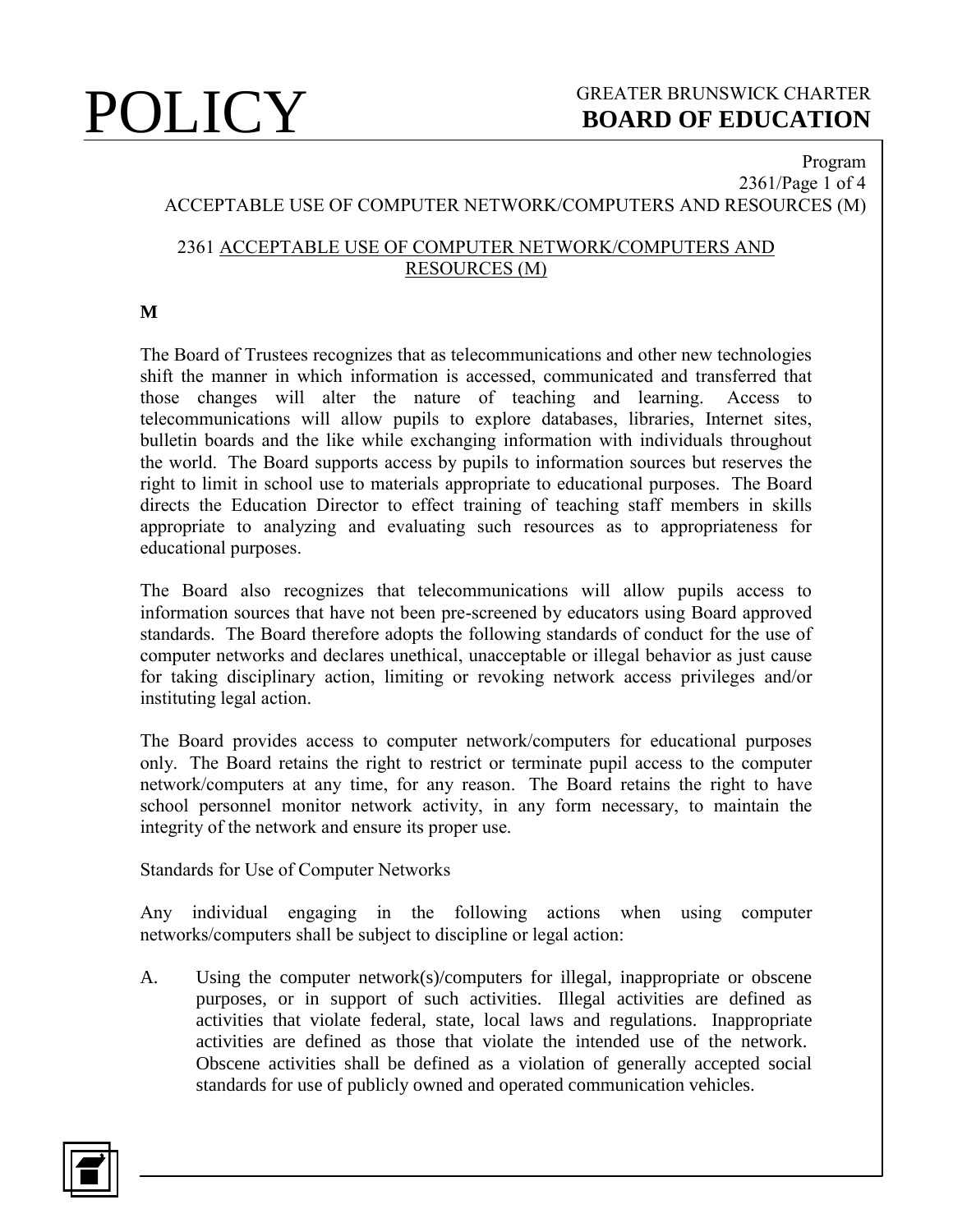# **POLICY** GREATER BRUNSWICK CHARTER<br>BOARD OF EDUCATION **BOARD OF EDUCATION**

### Program 2361/Page 2 of 4

ACCEPTABLE USE OF COMPUTER NETWORK/COMPUTERS AND RESOURCES (M)

- B. Using the computer network(s)/computers to violate copyrights, institutional or third party copyrights, license agreements or other contracts.
- C. Using the computer network(s) in a manner that:
	- 1. Intentionally disrupts network traffic or crashes the network;
	- 2. Degrades or disrupts equipment or system performance;
	- 3. Uses the computing resources of the school for commercial purposes, financial gain or fraud;
	- 4. Steals data or other intellectual property;
	- 5. Gains or seeks unauthorized access to the files of others or vandalizes the data of another user;
	- 6. Gains or seeks unauthorized access to resources or entities;
	- 7. Forges electronic mail messages or uses an account owned by others;
	- 8. Invades privacy of others;
	- 9. Posts anonymous messages;
	- 10. Possesses any data which is a violation of this policy; and/or
	- 11. Engages in other activities that do not advance the educational purposes for which computer networks/computers are provided.

### Internet Safety/Protection

The school is in compliance with the Children's Internet Protection Act and has installed technology protection measures for all computers in the school, including computers in the media center/library, that block and/or filter visual depictions that are obscene as defined in Section 1460 of Title 18, United States Code; child pornography, as defined in Section 2256 of Title 18, United States Code; are harmful to minors including any pictures, images, graphic image file or other visual depiction that taken as a whole and with respect to minors, appeals to a prurient interest in nudity, sex, or excretion; or depicts, describes, or represents in a patently offensive way, with respect to what is

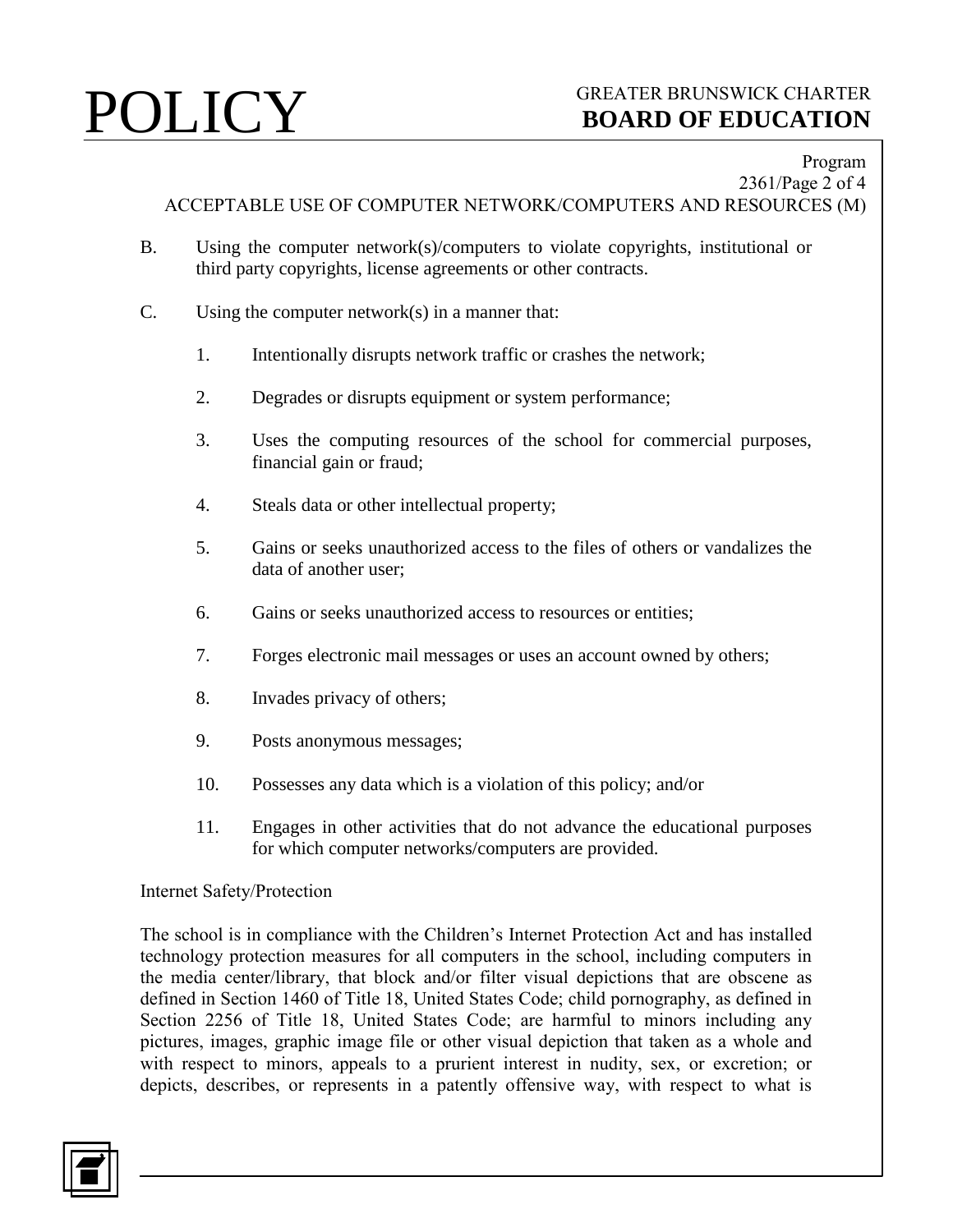# **POLICY** GREATER BRUNSWICK CHARTER<br>BOARD OF EDUCATION **BOARD OF EDUCATION**

Program

2361/Page 3 of 4 ACCEPTABLE USE OF COMPUTER NETWORK/COMPUTERS AND RESOURCES (M)

suitable for minors, sexual acts or conduct; or taken as a whole, lacks serious literary, artistic, political, or scientific value as to minors.

The school will certify on an annual basis, that the school, including the media center/library, in the school are in compliance with the Children's Internet Protection Act and the school enforces the requirements of this policy.

This Policy also establishes Internet safety policy and procedures in the school as required in the Neighborhood Children's Internet Protection Act. Policy 2361 addresses access by minors to inappropriate matter on the Internet and World Wide Web; the safety and security of minors when using electronic mail, chat rooms, and other forms of direct electronic communications; unauthorized access, including "hacking" and other unlawful activities by minors online; unauthorized disclosures, use, and dissemination of personal identification information regarding minors; and measures designed to restrict minors' access to materials harmful to minors.

Notwithstanding blocking and/or filtering the visual depictions prohibited in the Children's Internet Protection Act, the Board shall determine other Internet material that is inappropriate for minors. The Board will provide reasonable public notice and will hold one annual public hearing during a regular monthly Board meeting or during a designated special Board meeting to address and receive public community input on the Internet safety policy - Policy and Regulation 2361.

### Consent Requirement

No pupil shall be allowed to use the computer network and the Internet unless they shall have filed with Education Director a consent form signed by the pupil and his/her parent(s) or legal guardian(s).

### Violations

Individuals violating this policy shall be subject to the consequences as indicated in Regulation No. 2361 and other appropriate discipline, which includes but are not limited to:

- 1. Use of the network only under direct supervision;
- 2. Suspension of network privileges;
- 3. Revocation of network privileges;